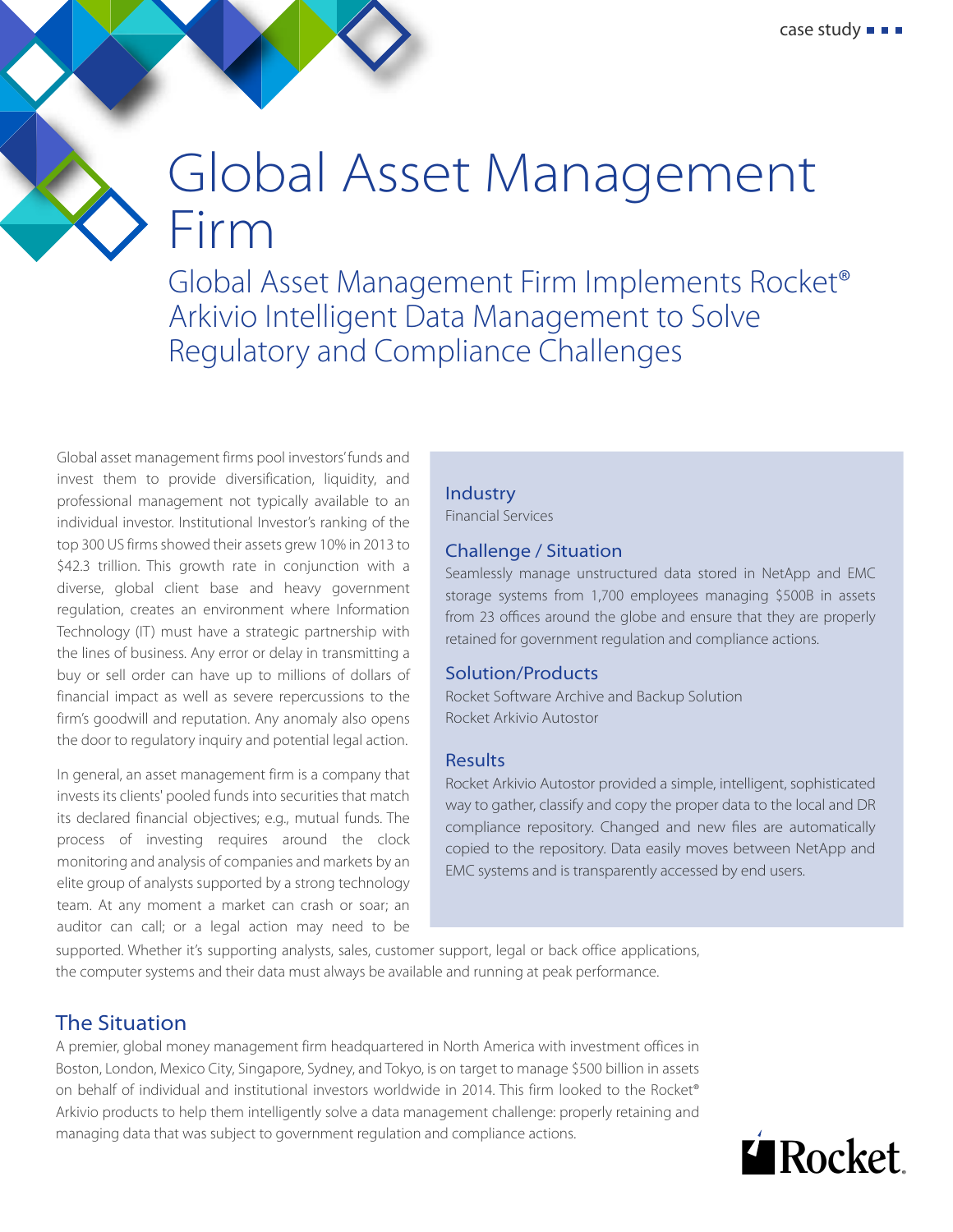

Throughout the Company's almost 100 year history, it has persevered and thrived through business cycles, volatile markets and recessions, including the great depression in the 1930s and the great recession started by 2008's financial crisis. Business growth for the firm has been extraordinary with assets under management growing at a 22% compounded annual growth rate (CAGR) since 2009, pre-tax earnings at 37% CAGR, and 92% of their funds ranked in the top half of their Lipper category. These results were delivered by more than 1,700 employees, including a team of more the 175 research and quantitative analysts and portfolio managers, from 23 offices in major cities around the world. The net result is that the firm increased its market share of the U.S. mutual fund industry in 2013 compared to the previous year.

## The Challenge

The firm has a four person team to manage all of the storage for the entire company. The data resides on a complex infrastructure built on advanced EMC and NetApp storage systems and includes SAN switches, the backup environment, and connections to all of the remote offices scattered across the globe. The storage architect described the challenge:

"The mandate was for all data that may be subject to regulatory or compliance scrutiny to have a copy placed on a long term retention storage device. We were using a NetApp NearStor R200 Write Once Read Many (WORM) device with SnapVault. The challenge was selecting which files to send to the R200 and how to purge the files once their useful life was over. We had to physically destroy the R200 to remove data and there was no capability to remove duplicates so the system size kept growing, even though we only needed to move about a TB of true compliance related data each month."

"We wanted to replace our R200 with an EMC Centera object storage system and replace our tape back-up systems with Data Domain storage systems. We also needed to have a way to manage all of the data and help us select what to move and have it interoperate between NetApp filers and EMC VMAX, Centera, Data Domain, Vplex, and VNX systems. Any data that was stored in the repository on the system at the corporate headquarters, also needed to be replicated to a system in a disaster recovery data center thirty miles away."

## The Solution

WORM and tape devices were the focus of some of the vendors' proposals. However, the storage team had decided to move to an object storage system. While object storage systems are very powerful, able to store a single instance of a file, and hold the data as immutable for its life in the repository, the data still needs to get delivered to the repository. "Our research showed that the Rocket Arkivio products gave us a simple, intelligent, sophisticated way to gather, classify and copy the proper data to the local and DR compliance repository," continued the storage architect. "We have a 60TB file system on one of the NetApp systems and several other NetApp servers that have data that is critical to keep for regulatory and compliance purposes."

"It's a very simple application to use once you understand how it works. We quickly set up policies with the Rocket Arkivio software to automatically scan the NetApp file shares and look for files that have been

*"The Rocket Arkivio software is an excellent product that works incredibly well with the Centera and is seamless with*  the NetApp filers. It also *integrates very effectively with the internal systems we use to generate the data. The sales and support teams are top notch and I am looking for new ways to expand our use of the system. I am a happy customer."* 

> Storage Architect Premier, global money management firm North America